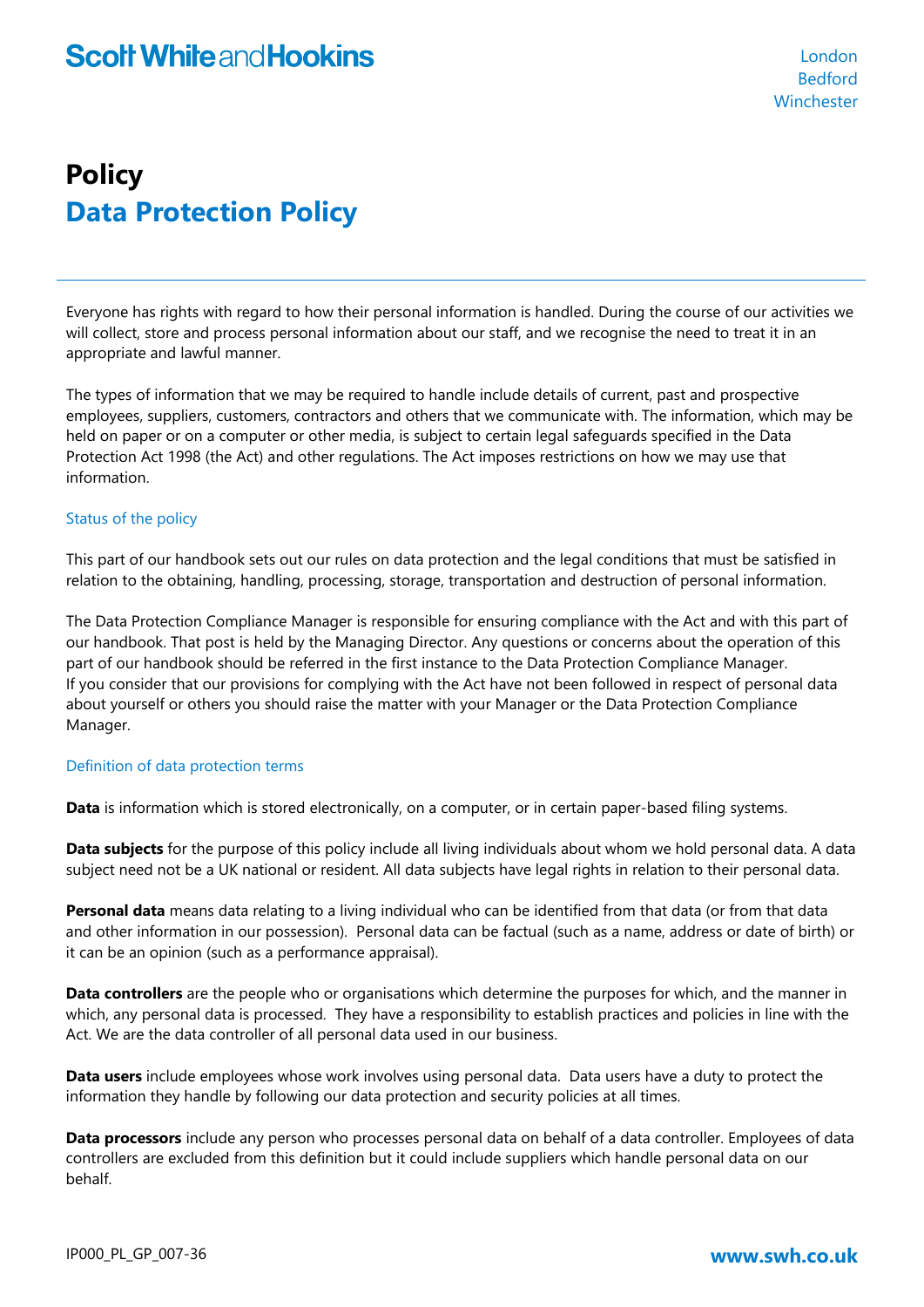**Processing** is any activity that involves use of the data. It includes obtaining, recording or holding the data, or carrying out any operation or set of operations on the data including organising, amending, retrieving, using, disclosing, erasing or destroying it. Processing also includes transferring personal data to third parties.

**Sensitive personal data** includes information about a person's racial or ethnic origin, political opinions, religious or similar beliefs, trade union membership, physical or mental health or condition or sexual life, or about the commission of, or proceedings for, any offence committed or alleged to have been committed by that person, the disposal of such proceedings or the sentence of any court in such proceedings. Sensitive personal data can only be processed under strict conditions, and will usually require the express consent of the person concerned.

### Data protection principles

Anyone processing personal data must comply with the eight enforceable principles of good practice. These provide that personal data must be:

- a) Processed fairly and lawfully.
- b) Processed for limited purposes and in an appropriate way.
- c) Adequate, relevant and not excessive for the purpose.
- d) Accurate.
- e) Not kept longer than necessary for the purpose.
- f) Processed in line with data subjects' rights.
- g) Secure.
- h) Not transferred to people or organisations situated in countries without adequate protection.

#### Fair and lawful processing

The Act is intended not to prevent the processing of personal data, but to ensure that it is done fairly and without adversely affecting the rights of the data subject. The data subject must be told who the data controller is (in this case Scott White and Hookins), who the data controller's representative is (in this case the Data Protection Compliance Manager), the purpose for which the data is to be processed by us, and the identities of anyone to whom the data may be disclosed or transferred.

For personal data to be processed lawfully, certain conditions have to be met. These may include, among other things, requirements that the data subject has consented to the processing, or that the processing is necessary for the legitimate interest of the data controller or the party to whom the data is disclosed. When sensitive personal data is being processed, more than one condition must be met. In most cases the data subject's explicit consent to the processing of such data will be required.

### Processing for limited purposes

Personal data may only be processed for the specific purposes notified to the data subject when the data was first collected or for any other purposes specifically permitted by the Act. This means that personal data must not be collected for one purpose and then used for another. If it becomes necessary to change the purpose for which the data is processed, the data subject must be informed of the new purpose before any processing occurs.

#### Adequate, relevant and non-excessive processing

Personal data should only be collected to the extent that it is required for the specific purpose notified to the data subject. Any data which is not necessary for that purpose should not be collected in the first place.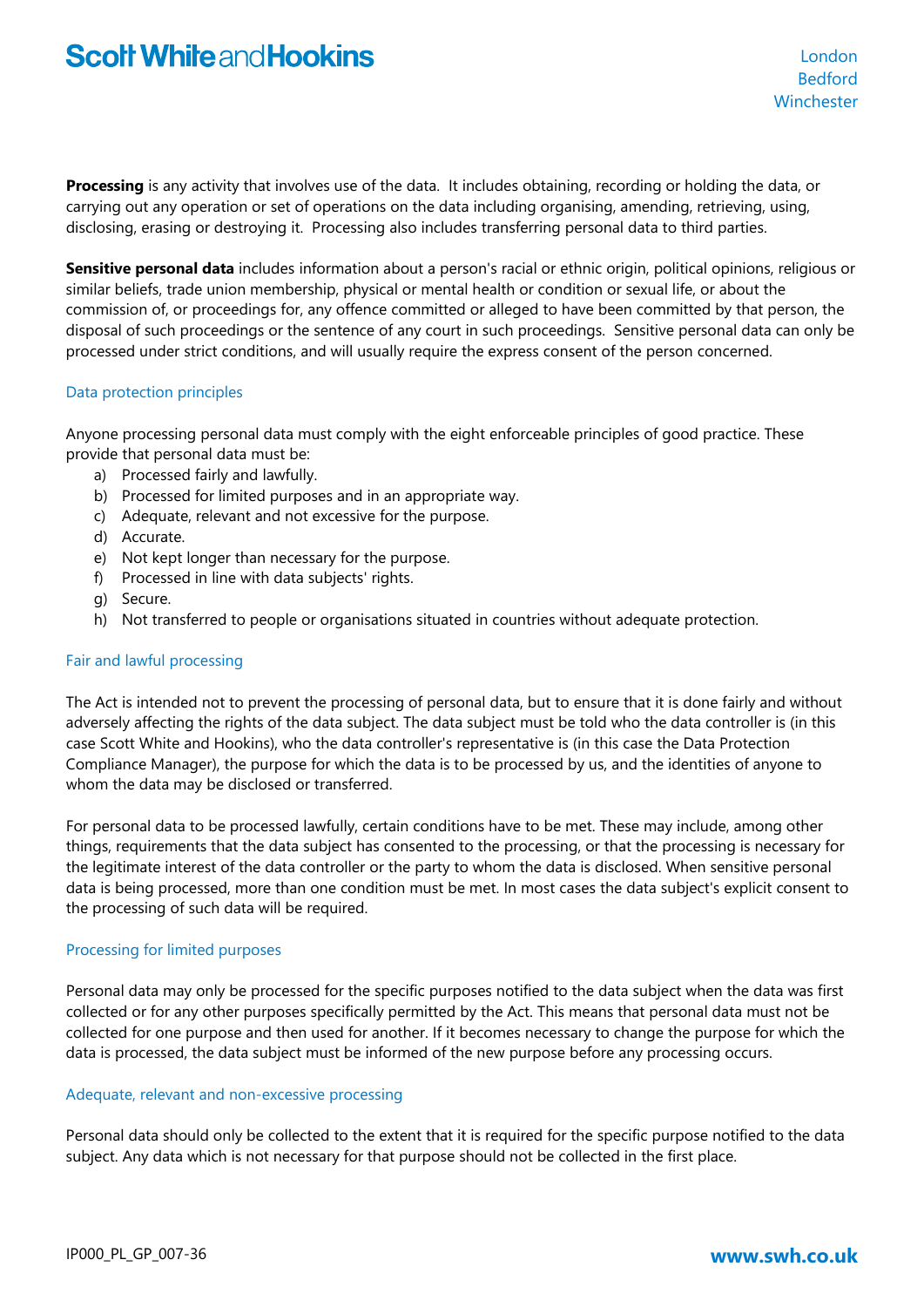### Accurate data

Personal data must be accurate and kept up to date. Information which is incorrect or misleading is not accurate and steps should therefore be taken to check the accuracy of any personal data at the point of collection and at regular intervals afterwards. Inaccurate or out-of-date data should be destroyed.

### Timely processing

Personal data should not be kept longer than is necessary for the purpose. This means that data should be destroyed or erased from our systems when it is no longer required. For guidance on how long certain data is likely to be kept before being destroyed, contact the Data Protection Compliance Manager.

### Processing in line with data subject's rights

Data must be processed in line with data subjects' rights. Data subjects have a right to:

- a) Request access to any data held about them by a data controller.
- b) Prevent the processing of their data for direct-marketing purposes.
- c) Ask to have inaccurate data amended.
- d) Prevent processing that is likely to cause damage or distress to themselves or anyone else.

### Data security

We must ensure that appropriate security measures are taken against unlawful or unauthorised processing of personal data, and against the accidental loss of, or damage to, personal data. Data subjects may apply to the courts for compensation if they have suffered damage from such a loss.

The Act requires us to put in place procedures and technologies to maintain the security of all personal data from the point of collection to the point of destruction. Personal data may only be transferred to a third-party data processor if he agrees to comply with those procedures and policies, or if he puts in place adequate measures himself.

Maintaining data security means guaranteeing the confidentiality, integrity and availability of the personal data, defined as follows:

- a) **Confidentiality** means that only people who are authorised to use the data can access it.
- b) **Integrity** means that personal data should be accurate and suitable for the purpose for which it is processed.
- c) **Availability** means that authorised users should be able to access the data if they need it for authorised purposes. Personal data should therefore be stored on our central computer system instead of individual PCs.

Security procedures include:

- a) **Entry controls.** Any stranger seen in entry-controlled areas should be reported.
- b) **Secure lockable desks and cupboards.** Desks and cupboards should be kept locked if they hold confidential information of any kind. (Personal information is always considered confidential.)
- c) **Methods of disposal.** Paper documents should be shredded. Floppy disks and CD-ROMs should be physically destroyed when they are no longer required.
- d) **Equipment.** Data users should ensure that individual monitors do not show confidential information to passers-by and that they log off from their PC when it is left unattended.